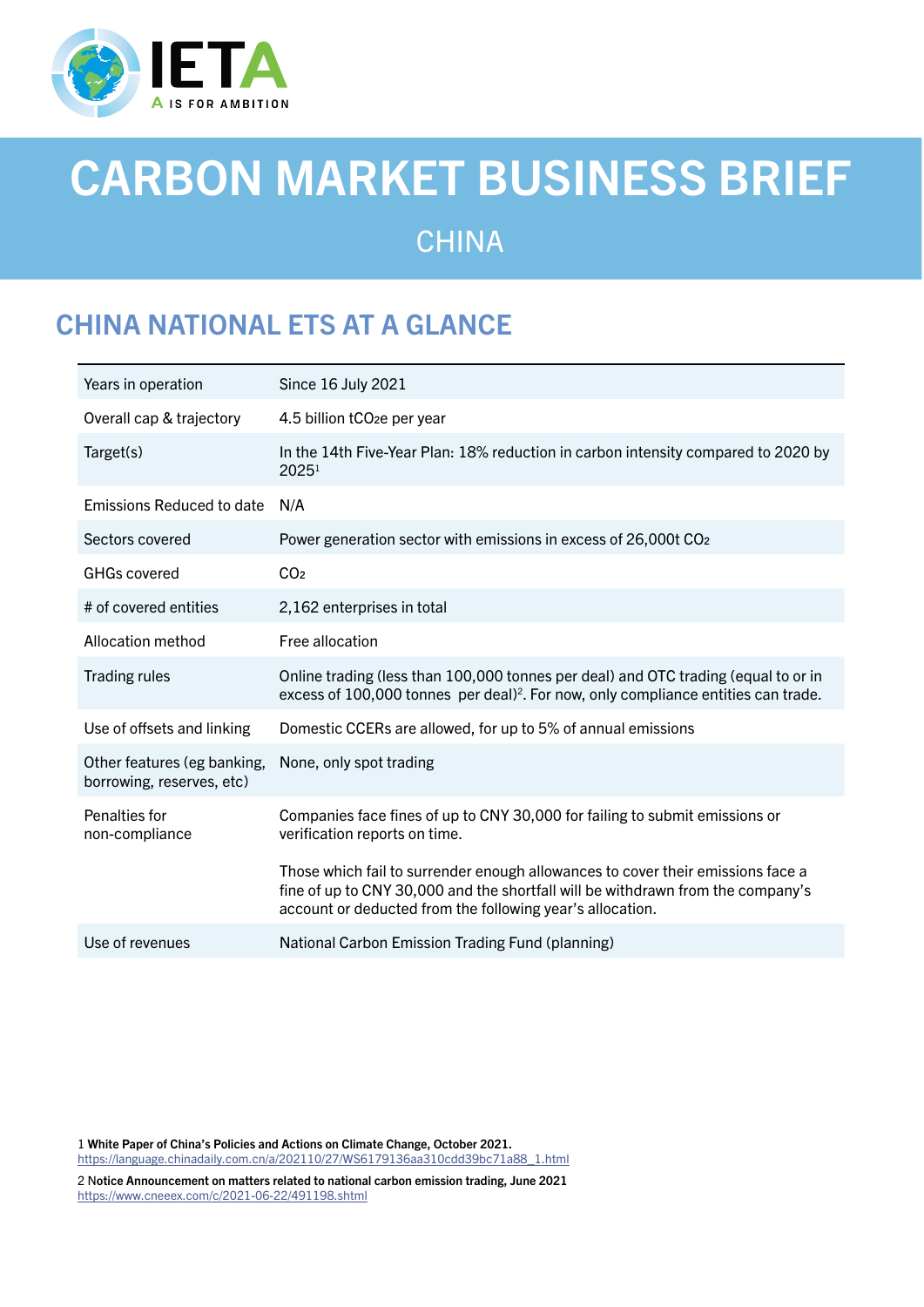## MAJOR DEVELOPMENTS & COMMENTARY

On 16 July, 2021, online trading in China's national carbon market was officially launched. The opening price for carbon emission allowances (CEAs) on the first day was CNY48.00 per tonne, and the closing price was CNY 51.23, a daily increase of 6.73%. A total of 4.1 million tonnes were traded that first day, with a turnover of CNY 210 million.

Among the country's 2162 electric power enterprises covered by the ETS, at present most of the trading is by 10 large SOEs (Sheneng Group, China Resources Power, China Huadian, Sinopec, State Energy Group, State Power Investment Group, China Huaneng, Petrochina, Datang Group, Zhejiang Energy Group), and few of the other power companies have opened accounts. In addition, some of the large SOEs have a willingness to lower the CEA price and realise internal balance, which could explain why the CEA price has dropped a bit after the initial rise in July.

But as the emissions data verification of the whole power sector should be completed in November, the compliance entities will have clarity about their allowance balance. Ahead of this, trading activity began picking up since the end of September. On 30September, the daily trading volume reached 8.47 million tonnes, a new record high and exceeding the total volume of the previous months. In the fourth quarter of 2021, the average daily volumes remained high, especially in November, when the average daily trading volume repeatedly exceeded 1 million tonnes. As of 23 November, the cumulative CEA trading volume was around 30.47 million tonnes, with a turnover of CNY 1.3 billion.

On 26 October, the Ministry of Ecology and Environment (MEE) issued a notice regarding CEA surrendering for the first implementation period of the National Carbon Trading Market, requiring Privincial Authortities (Department of Econlogy and Environment) to promptly complete the verification of the 2019-20 data for the power generation sector in their respective administrative regions and confirm the amount of the allowances for each entity, and to ensure that 95% of key compliance entities in the administrative region have completed their compliance obligations by 15 December, 2021, and all key compliance entities have fulfilled their compliance by the end of the year. According to media reports, about 90% of key enterprises in the national ETS have completed the process to open their online trading accounts, and the number of enterprises entering the market is also increasing. It is widely expected that the daily trading volume and trading price of CEA will increase further in December.



FIGURE 1 Average CEA spot price of China National ETS in 2021 (CNY/tonnes)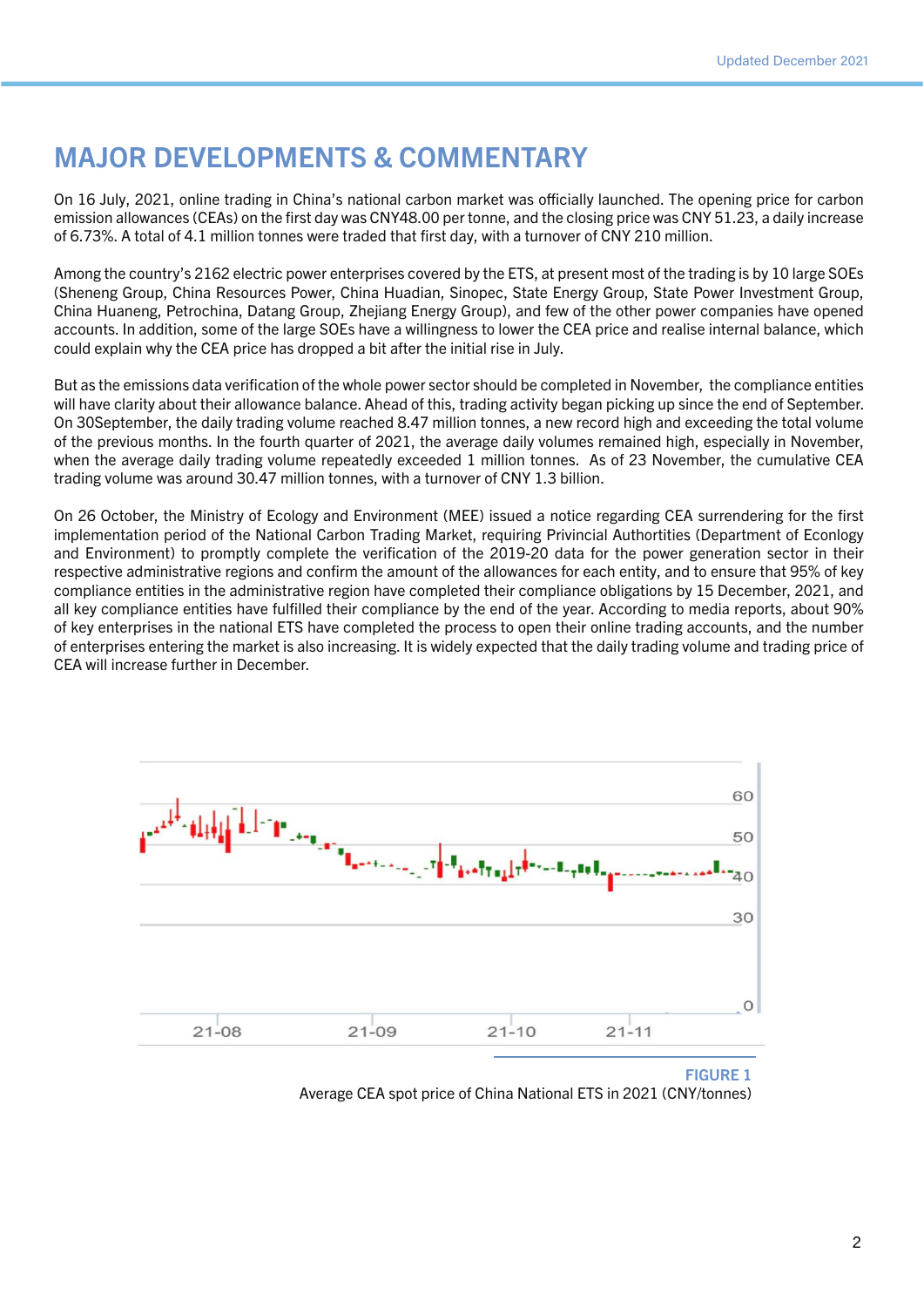5,000,000  $\widehat{\mathbf{E}}$  4,000,000

 $\begin{array}{c} 111 \\ 2,000,000 \\ \hline 12 \\ 2,000,000 \end{array}$ 

1,000,000

 $0\atop 2021/7/1$ 

#### MONTHLY CEA TRADING VOLUME OF CHINA NATIONAL ETS IN 2021 (TONNES)







July 2021





online trading = OTC trading

 $2021/7/15$ 

 $2021/7/8$ 

FIGURE 5 October 2021





November 2021